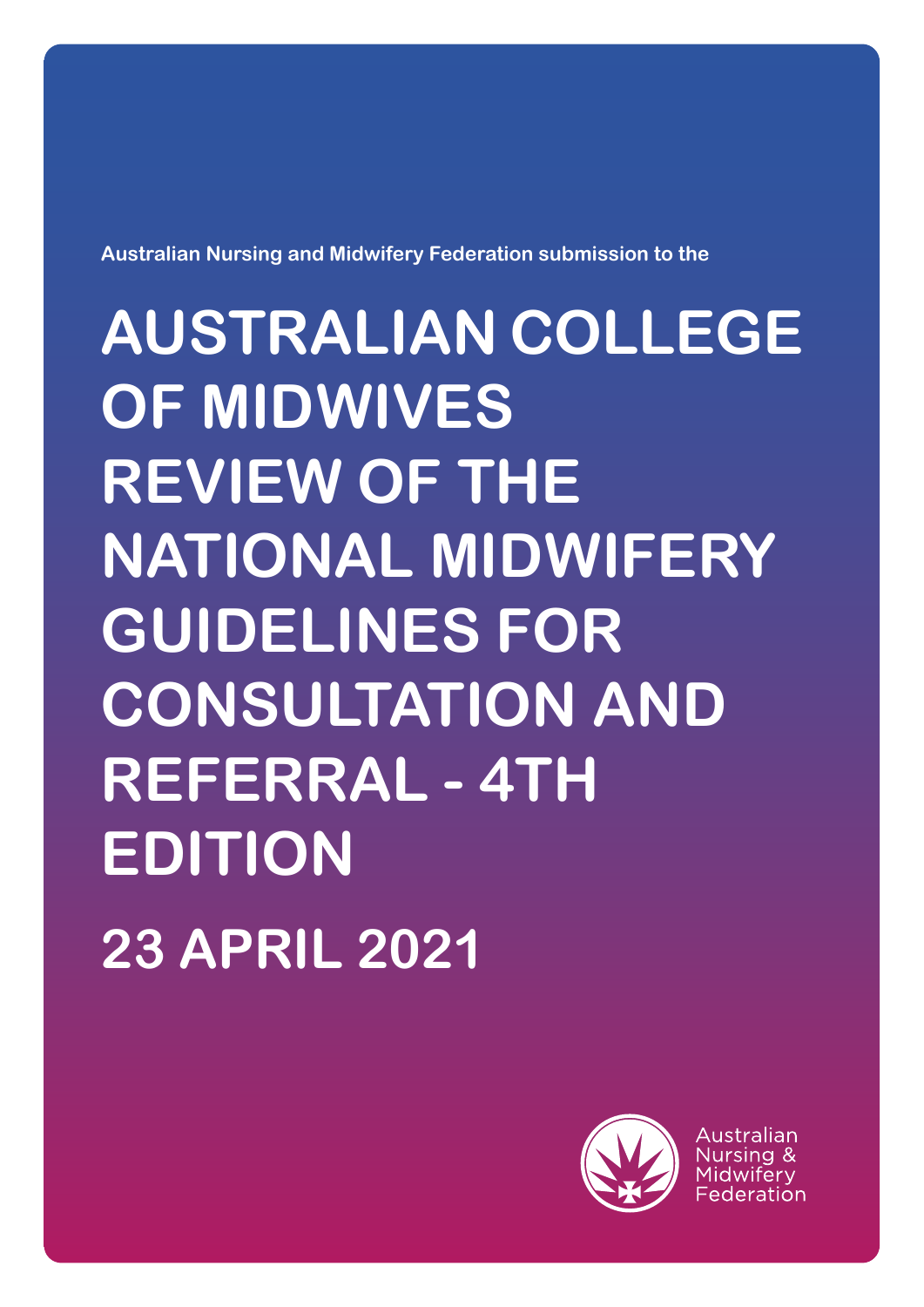

Australian Nursing and Midwifery Federation submission/ **National Midwifery Guidelines for Consultation and Referral**

**Annie Butler Federal Secretary**

**Lori-anne Sharp Assistant Federal Secretary**

**Australian Nursing and Midwifery Federation Level 1, 365 Queen Street, Melbourne VIC 3000 T: 03 9602 8500 F: 03 9602 8567 E: anmffederal@anmf.org.au W: www.anmf.org.au**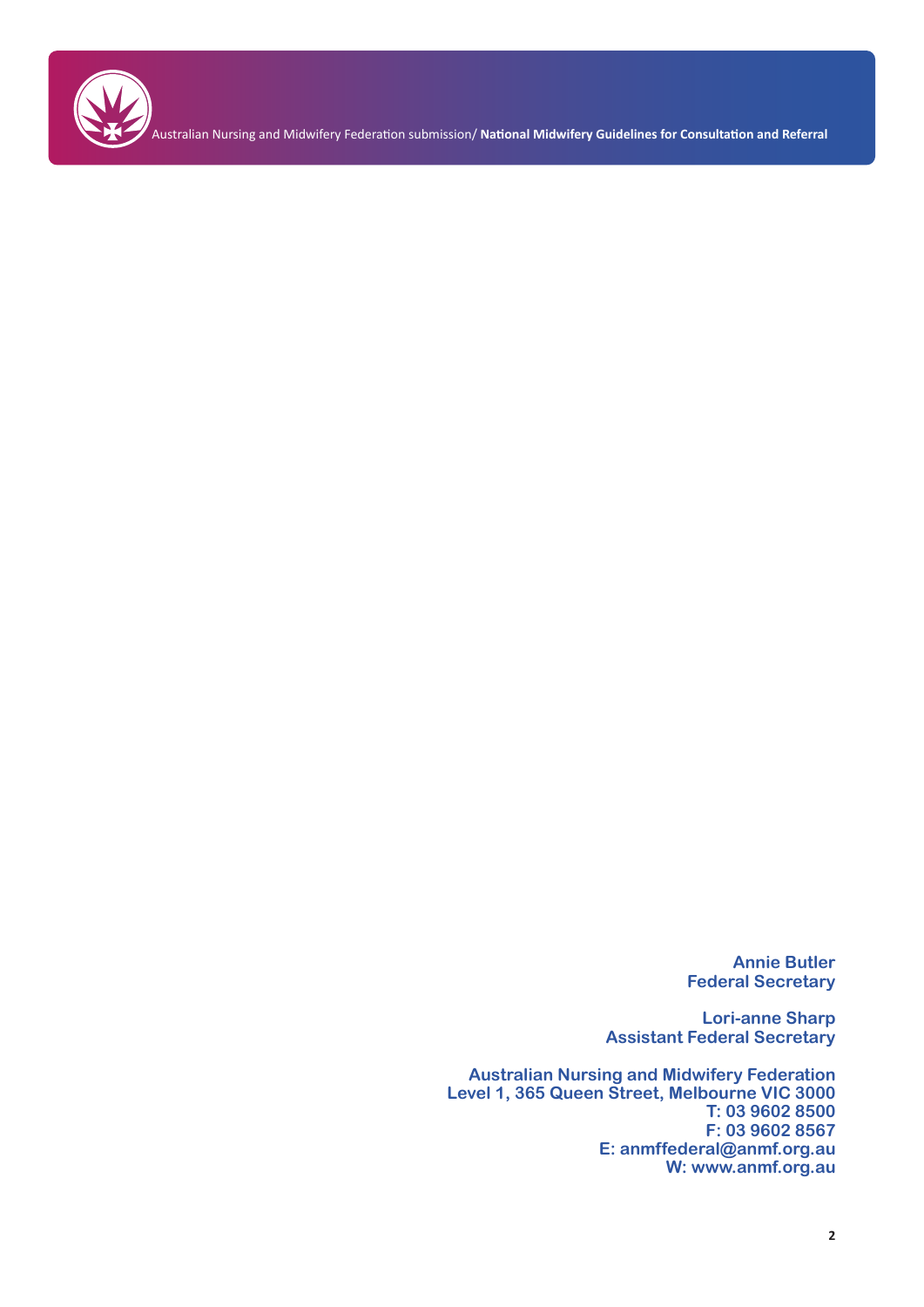

# **INTRODUCTION**

The Australian Nursing and Midwifery Federation (ANMF) is Australia's largest national union and professional nursing and midwifery organisation. In collaboration with the ANMF's eight state and territory branches, we represent the professional, industrial and political interests of more than 300,000 nurses, midwives and carers across the country.

Our members work in the public and private health, aged care and disability sectors across a wide variety of urban, rural and remote locations. We work with them to improve their ability to deliver safe and best practice care in each and every one of these settings, fulfil their professional goals and achieve a healthy work/life balance.

Our strong and growing membership and integrated role as both a professional and industrial organisation provide us with a complete understanding of all aspects of the nursing and midwifery professions and see us uniquely placed to defend and advance our professions.

Through our work with members we aim to strengthen the contribution of nursing and midwifery to improving Australia's health and aged care systems, and the health of our national and global communities.

The ANMF welcomes the opportunity to provide a response to the Australian College of Midwives (ACM) public consultation for the review of the *National Midwifery Guidelines for Consultation and Referral – 4th Edition*. The objective of this review to ensure that the scope and breadth of a midwife's role and, where necessary, the clinical situations that warrant consultation and referral to other health practitioners is captured, is supported.

National guidelines are strengthened by comprehensive consultation with key stakeholders. The guidelines have been developed to establish agreed parameters for midwifery care supported by evidence and consensus. It is therefore essential that all midwives, for whom the guidelines have been developed, have the opportunity to contribute their expertise and experience to this review.

If these are to truly be national guidelines, applicable and utilised by all midwives, upon completion they must be publicly available at no cost. This is imperative for their universal uptake and utilisation.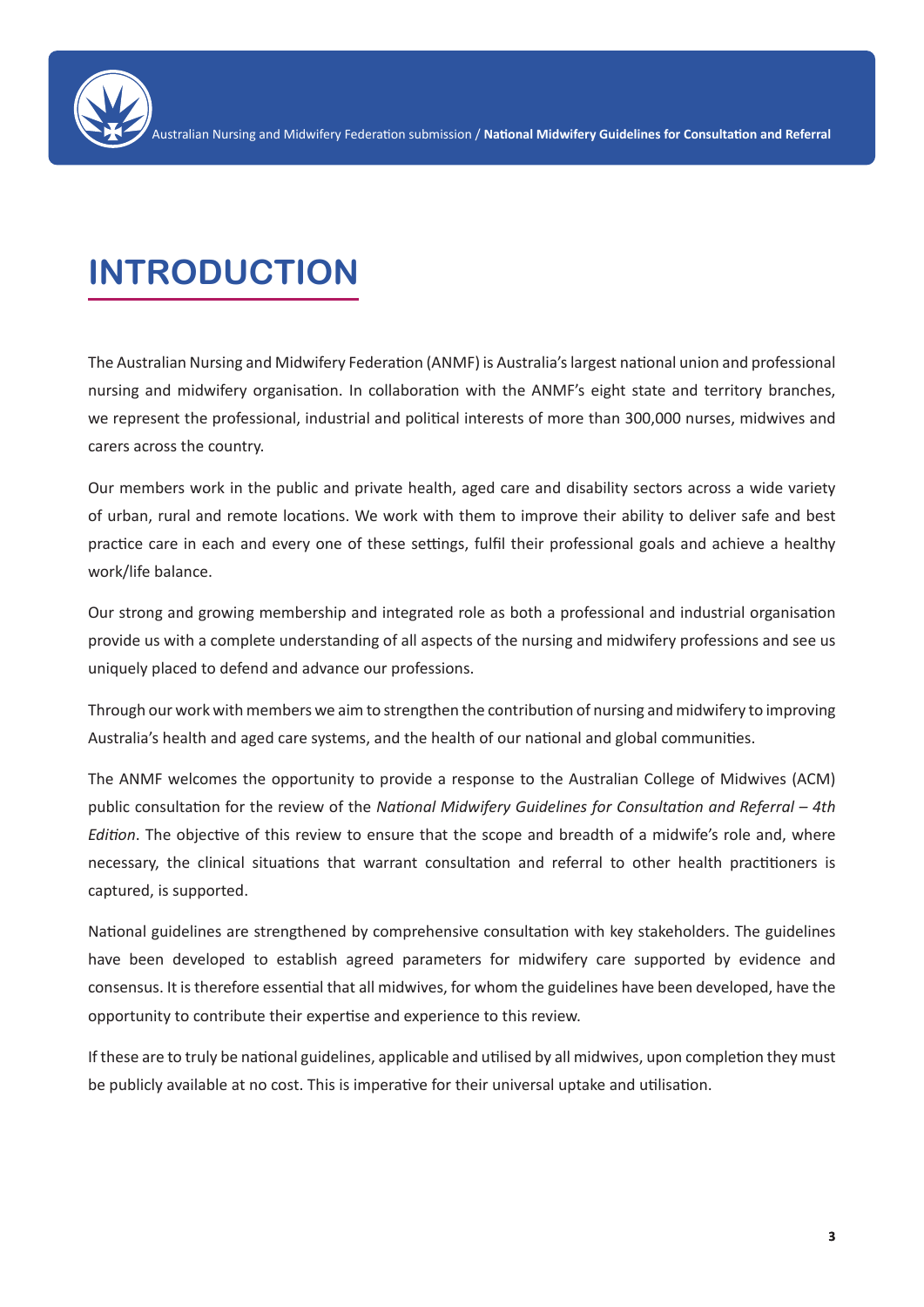

# **CONSULTATION QUESTIONS**

# **SECTION 1: Demographics**

**Questions 1 to 6** – Individual demographic questions related to location, type of employment and role.

# **SECTION 2: The three levels of consultation and referral**

*The three levels of consultation have remained the same however, minor changes to the description of each were deemed necessary to provide clarification and overcome uncertainty raised from prior feedback. The three levels of consultation are:*

| $A/A^*$ | Discuss | Discuss the situation with a midwifery colleague and/or with a relevant medical       |
|---------|---------|---------------------------------------------------------------------------------------|
|         |         | practitioner, and/or another health care provider.                                    |
| B       | Consult | Consult with a medical practitioner or other health care provider; and/or             |
|         | Refer   | Refer a woman or her baby to a relevant medical practitioner or other health<br>Refer |
|         |         | care provider.                                                                        |

*Section 4 of the revised guidelines explores these levels in more detail. You can access the document here. Please review this section and then provide any feedback or suggestions against the following questions.*

#### **7. To what extent do you feel the levels of consultation reflect appropriate consultation and/or referral?**

Wholly Appropriate **Appropriate** Not At All Appropriate

#### **8. To what extent do you feel the levels of consultation reflect the scope of a midwife?**

- o A great deal
- **● A lot**
- o A moderate amount
- o A little
- o None at all

#### **9. To what extent do you feel the levels of consultation encourage collaboration?**

- **● A great deal**
- o A lot
- o A moderate amount
- o A little
- o None at all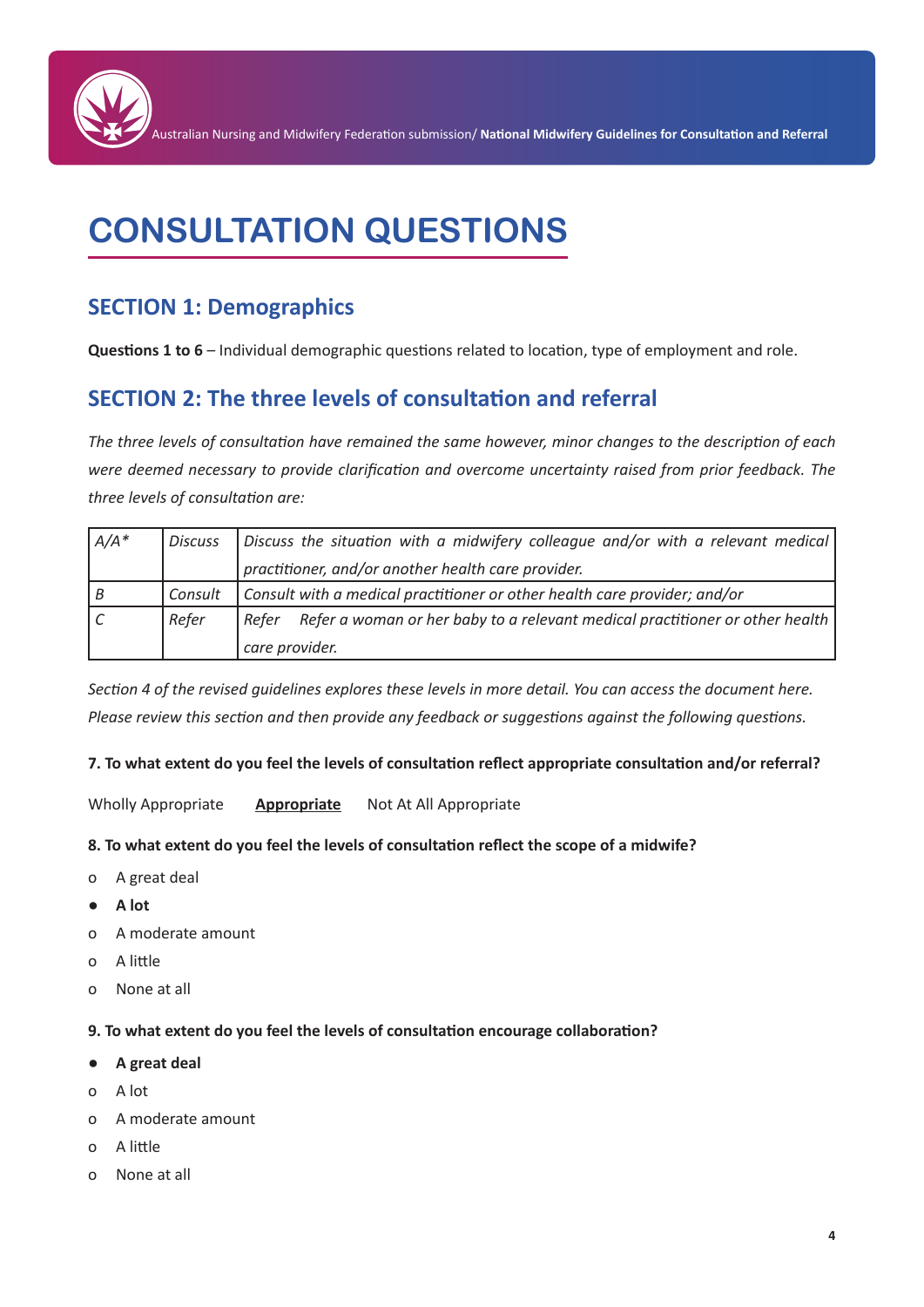

Australian Nursing and Midwifery Federation submission / **National Midwifery Guidelines for Consultation and Referral**

**10. To what extent do you feel the levels of consultation support a multidisciplinary approach to the provision of maternity care?**

- **● A great deal**
- o A lot
- o A moderate amount
- o A little
- o None at all

## **11. Please provide any feedback or suggestions for changes and/or wording to the levels of consultation using the space below.**

The ANMF have concerns regarding the wording around caring for women who make choices outside of professional advice.

Firstly, we understand legal advice is being sought to support the position and advice outlined in Appendix A and B however as it stands, these documents do not provide strong legal protection for midwives yet give the impression they do. This is misleading. If the legal advice being sought is not able to provide clarity on the implications of midwives relying on this documentation when faced with malpractice proceedings it should be rescinded or a disclaimer added recommending independent legal advice be sought.

Secondly, the ANMF believes that consultation between health practitioners should not be restricted to instances where women have given informed consent alone (Level B). Ideally, consultations (as per Level B) should be undertaken with the woman's informed consent. However, when this is declined, midwives should be supported within the guidelines to pursue consultation. This benefits both the midwife and the woman. Midwives have a duty of care to their client to provide the best possible information to guide decision making. This is supported in the decision-making framework described in Appendix B. By pursuing consultation on behalf of the woman, the midwife is able to gain further advice to support the woman's decision-making and further understand the implications of the condition/s requiring consultation on outcomes and care. Midwives are also supported in exercising their clinical judgement with another health practitioner's viewpoint and expertise.

To reflect this, the wording on page 8, *Table 4.4 Summary of levels and associate care provider responsibilities, Level B* should be revised so that the last sentence reads "the woman will be involved in all discussions where possible".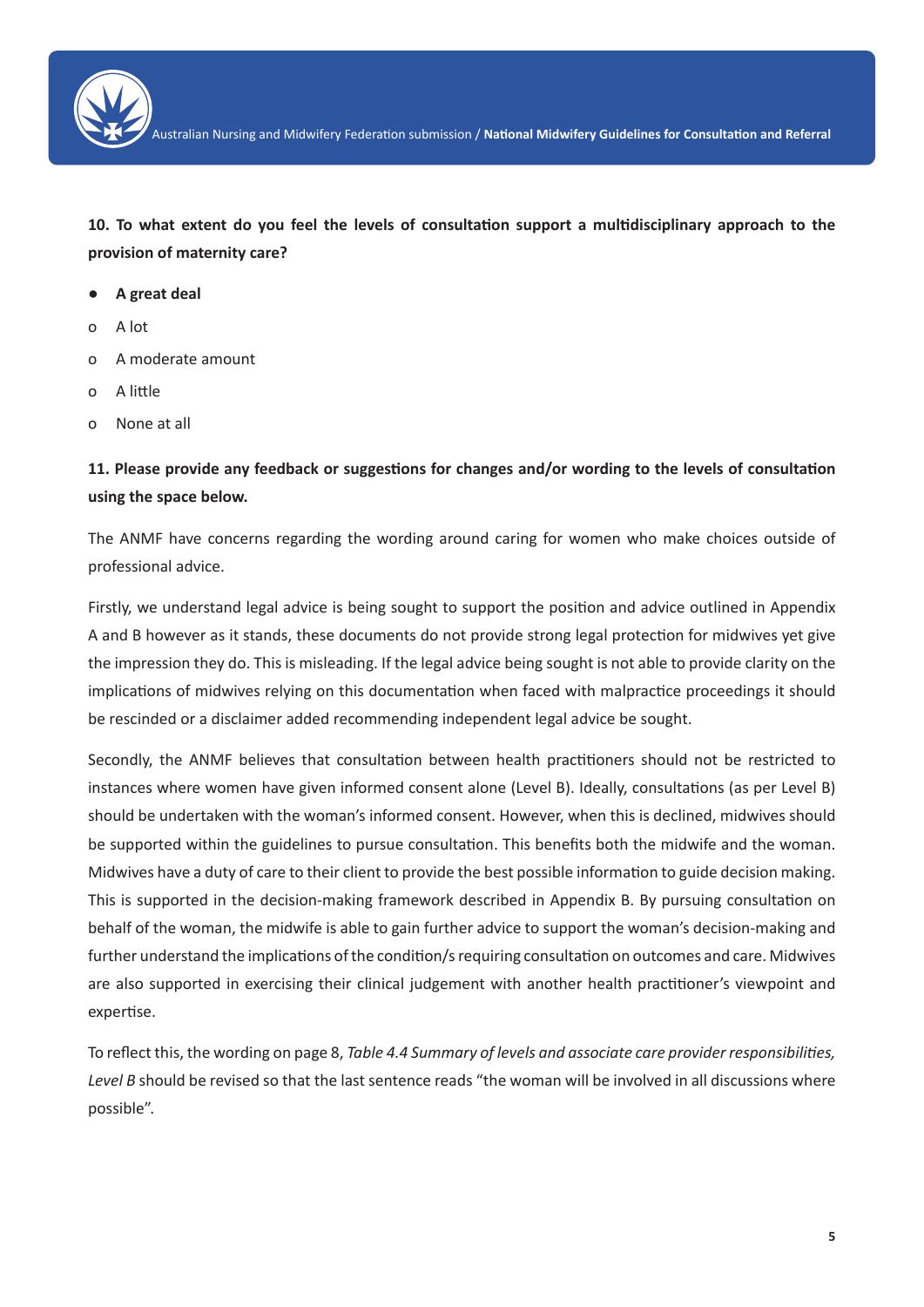

Lastly, the draft guidelines do not reference the professional regulatory obligations as laid out by the Nursing and Midwifery Board of Australia (NMBA) required of midwives under the National Law. The *Decisionmaking framework for nursing and midwifery* (Available at https://www.nursingmidwiferyboard.gov.au/ codes-guidelines-statements/frameworks.aspx) and supporting documents have been developed to support safe professional practice. Not only can these documents provide midwives with additional decision-making support, it is mandated that midwives work within these professional frameworks for ongoing registration.

Therefore, the ANMF recommends an additional dot point be added to the 'Notes' section of 4.1 which incorporates and highlights the interplay between the draft guidelines r*ecommended levels of consultation and referral* and the *Decision-making framework for nursing and midwifery* and reinforces the importance of midwives working within regulatory boundaries.

## **12. Please use the space below for additional comments or feedback.**

The guidelines give due consideration to the scope of a midwife whereby the midwife can exercise their clinical judgement in consultation with the multi-disciplinary team to assess risk whilst also providing clarity on specific indications for referral.

# **SECTION 3: Indications for consultation and referral**

*Indications for consultation and referral in prior versions of the National Midwifery Consultation and Referral Guidelines have been listed under four headings including:*

- *1. Indications at the commencement of care*
- *2. Indications developed or discovered during pregnancy*
- *3. Indications during labour and birth*
- *4. Indications during the postnatal period*

*A fifth section – Social Indications - has been proposed and added to the draft of the 4th edition.*

#### **13. Do you support the inclusion of 'Social Indications'?**

- **● Yes**
- o No
- o Please provide details to support your response:

The childbearing years can be a time of increased stress and vulnerability for families. Early identification, referral and access to services for potentially vulnerable women and families can optimise outcomes.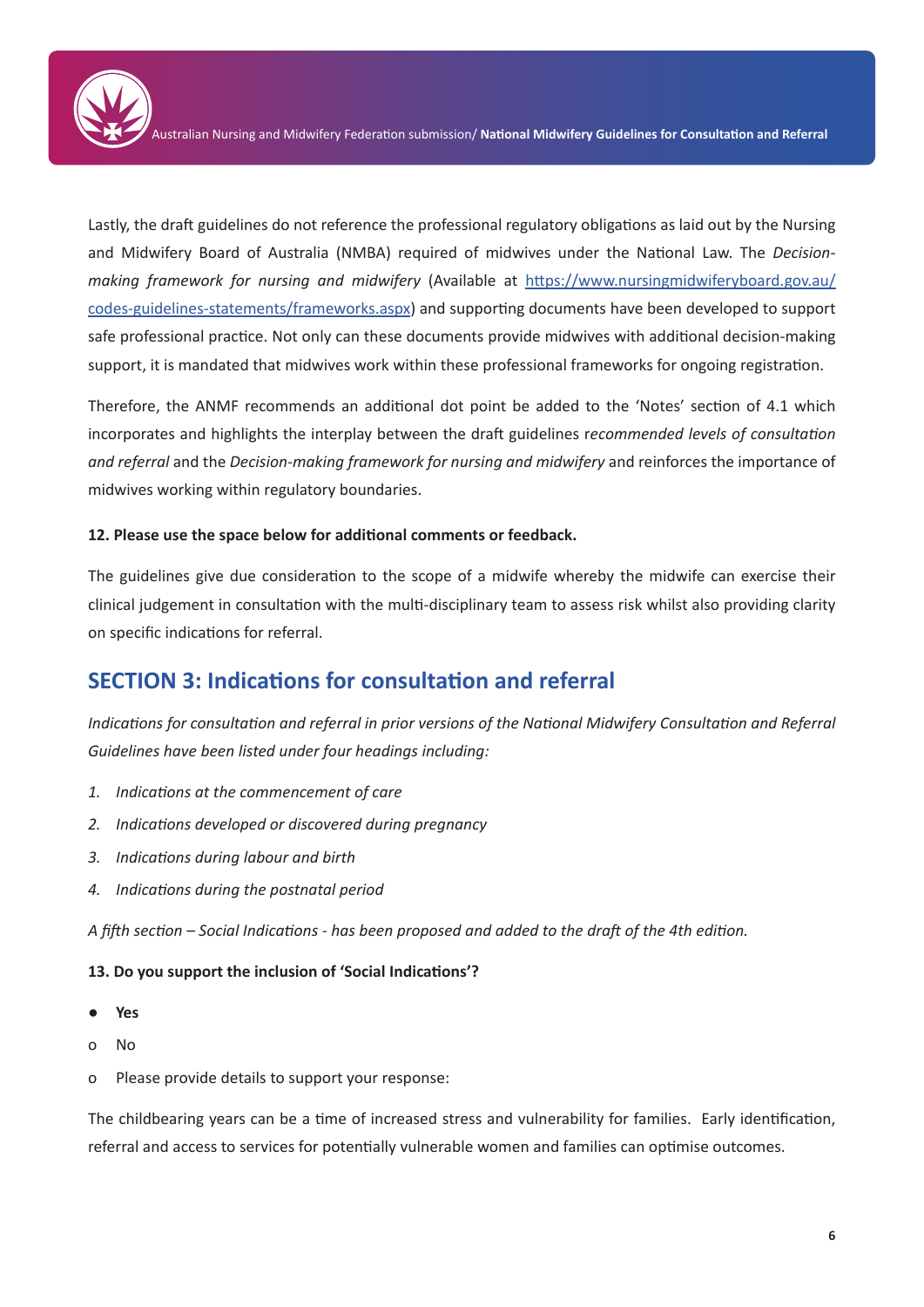

Midwives are in a unique position to assess risk, and understand and support families' social needs through the holistic and comprehensive care they provide. A relationship built on trust and empowerment, often created between midwives and women in continuity of care models, provides the ideal foundation for addressing complex social needs. Furthermore, as described in Sections 3 and 4 of the draft, where additional supports are required, midwives are well placed to coordinate and collaborate care for these families.

Therefore, the inclusion of social indicators is supported. Not only does it promote optimal outcomes for families but it also validates the complexities of midwifery care, recognises midwives role in primary health care and provides midwives with a framework to guide care for families with complex social presentations.

## **14. To what extent do you feel these sections reflect the totality of indications included in the Guidelines?**

- o A great deal
- **● A lot**
- o A moderate amount
- o A little
- o None at all

*Please provide any additional feedback against these five sections (please do not provide feedback on the indications under each section at this question).*

# **Section 3A: Indications at the commencement of care**

*The section 'Indications at the commencement of care' includes considerations that may warrant consultation and/or referral at the initiation of care and early in pregnancy. These include but are not limited to preexisting medical, surgical, gynaecological, obstetric and psychological indications.*

*Please review this section and provide feedback or suggestions against the following questions.*

#### **15. The heading for this section is appropriate and reflects the content.**

- o Strongly agree
- **● Agree**
- o Neither agree nor disagree
- o Disagree
- o Strongly disagree

#### **Please elaborate on your response and, where necessary, propose any changes to the heading:**

For consistency across the document, recommend including 'c*linical indications at the commencement of care'*.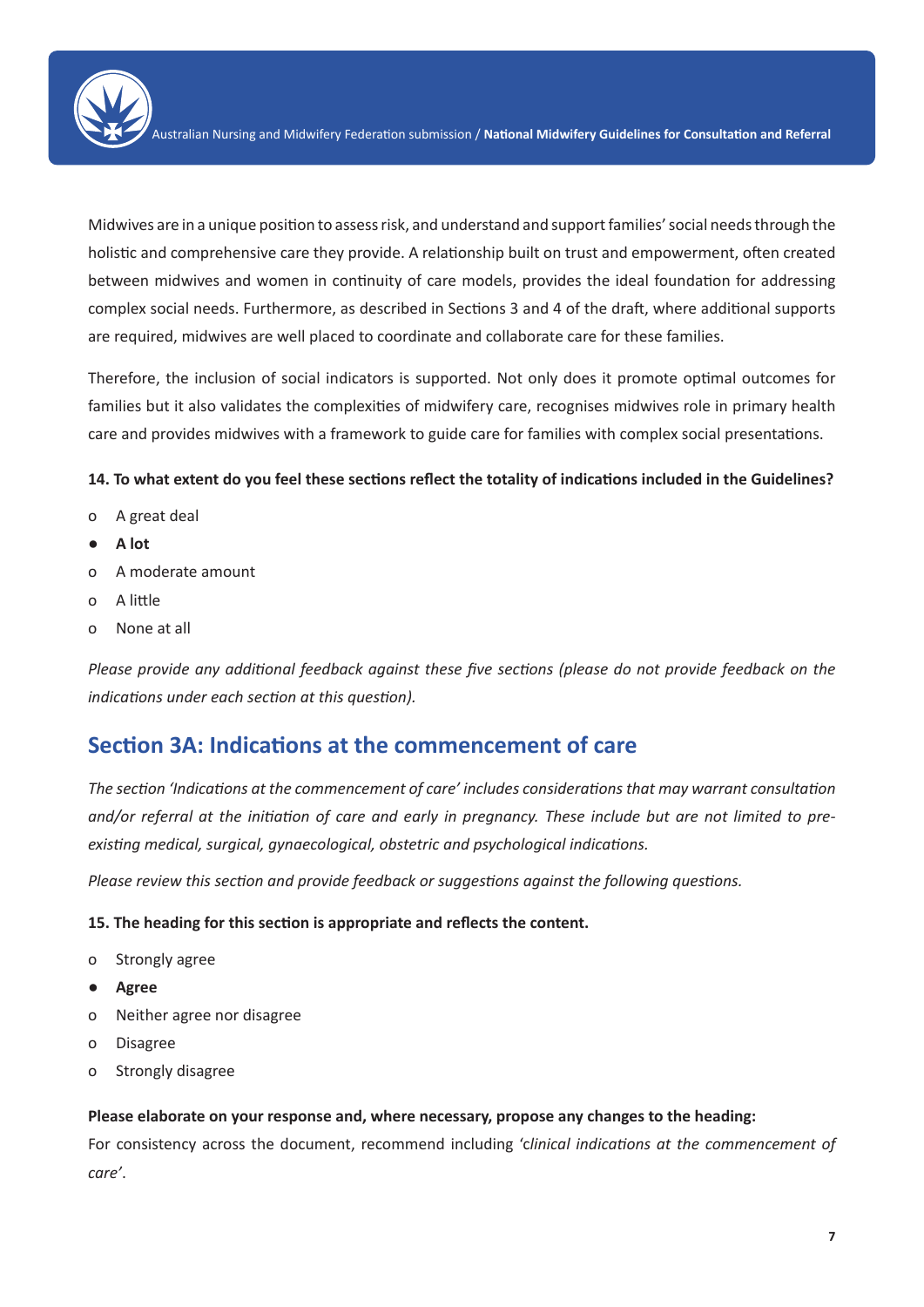

**16. Please outline any changes that you feel need to be made with respect to the indications outlined under this section (do not include proposed additions or removal of indications at this question).** 

**Feedback may include suggestions to descriptions of the included indications, the associated level of consultation, language used, supporting evidence etc.**

6.1.5 "Significant illicit or prescribed drug dependency".

Suggest "significant" be defined.

6.1.17 "History of COVID-19 treated" needs to be clarified. Does this pertain to history of past infection?

6.2 Please clarify "review section (evidence)" following pre-existing gynaecological disorders.

6.2.2 "Female Genital Mutilation (FGM).

In Australia, the language that is respectful and commonly used when discussing female genital mutilation with an individual and/or communities is "female cutting and /or traditional cutting" or their own preferred term. UNICEF has adopted the hybrid term female genital mutilation/cutting (FGM/C) in an attempt to bring policy and community approaches together (see reference: Homed, Intesar (2014). Female genital mutilation/ cutting: a mandatory reporting tool to support health professionals. Melbourne: Women's Health West, p 3).

Recommend changing the title of this section to "Female Genital Mutilation/Cutting" to maintain consistency with internationally adopted language.

## 6.2.5 "Infertility treatment".

It is becoming increasingly common for people who are not infertile to undergo intrauterine insemination/in vitro fertilisation treatments. We recommend clarifying if the level of consultation would change if a person has fertility treatments in the absence of infertility, and recommend the title of this section, "Infertility treatment" be changed to assisted reproduction or fertility treatment to be more inclusive.

The evidence provided for this section is from the United States of America (USA) that mostly discusses the risks related to multifetal pregnancies. A continuing trend in artificial reproductive technologies in Australia and New Zealand has been a reduction in the rate of multiple births (see reference: Macaldowie A, Lee E & Chambers GM 2015. Assisted reproductive technology in Australia and New Zealand 2013. Sydney: National Perinatal Epidemiology and Statistics Unit, the University of New South Wales). The recommended referral and consultation level should be determined based on risks, evidence and trends within the Australian context.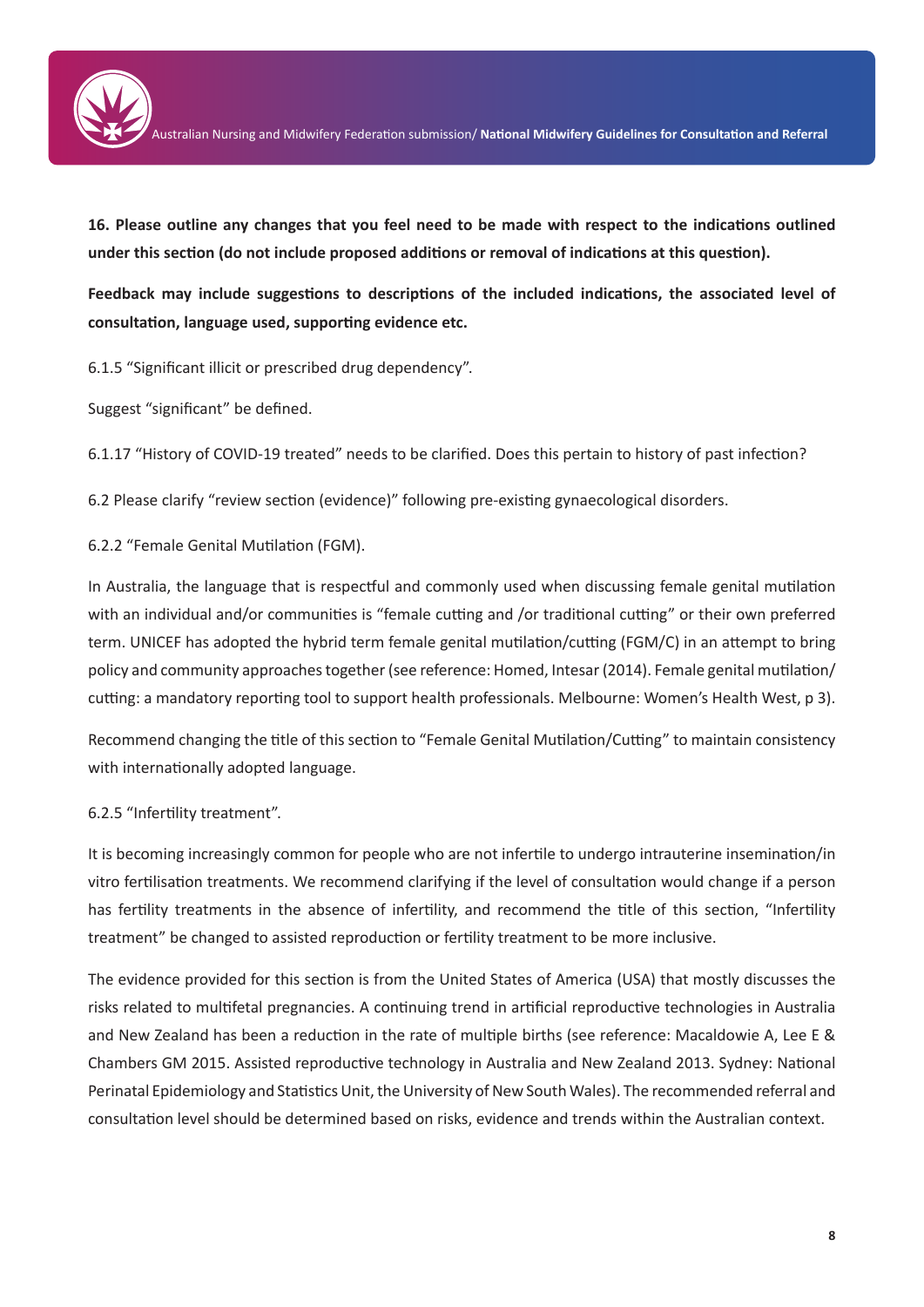

# **17. Are there any indications that have not been included in this section that you feel should be there? Please specify and provide rationale and any relevant evidence below.**

6.1.5 Drug dependence or misuse should also include alcohol use. Safer Care Victoria reference babies born to both alcohol and opioid-dependent mothers as being at increased risk of harm and adverse outcomes and should therefore be reflected in the guidelines. (Available at https://www.bettersafercare.vic.gov.au/clinicalguidance/maternity/substance-use-during-pregnancy-care-of-the-mother-and-newborn)

Elevated BMI is a known risk factor for poor maternal, foetal and neonatal outcomes. Safer Care Victoria's *Obesity during pregnancy, birth and postpartum Clinical Guidance* recommends that a 'l*ow risk approach to antenatal care is not appropriate'* and requires multidisciplinary input. (Available at: https://www. bettersafercare.vic.gov.au/clinical-guidance/maternity/obesity-during-pregnancy-birth-and-postpartum)

Elevated BMI is included in 6.1.1 as an anaesthetic risk but not identified elsewhere in the commencement of care indications and should be identified as a presentation requiring consultation at a minimum.

## **18. Are there any indications that you feel should be removed from this section?**

- o Yes
- **● No**

**19. Which do you think should be removed? Please specify, provide rationale and any associated evidence**:

N/A

**20. To what section, if any, is it appropriate to move these indications?**

N/A

## **21. Do you have any other suggestions or feedback with respect to this section?**

Hepatitis B and Hepatitis C are listed under *6.1.7 Gastrointestinal indications*. As a point of reference, Hepatitis B and C are more commonly acknowledged as an infectious disease. It is recommended that they be moved to section 6.1.10 Infectious diseases.

# **Section 3B: Indications developed or discovered during pregnancy**

*The section 'Indications developed or discovered during pregnancy' includes considerations that may warrant consultation and/or referral at any time during pregnancy.*

*Please review this section and provide feedback or suggestions against the following questions.*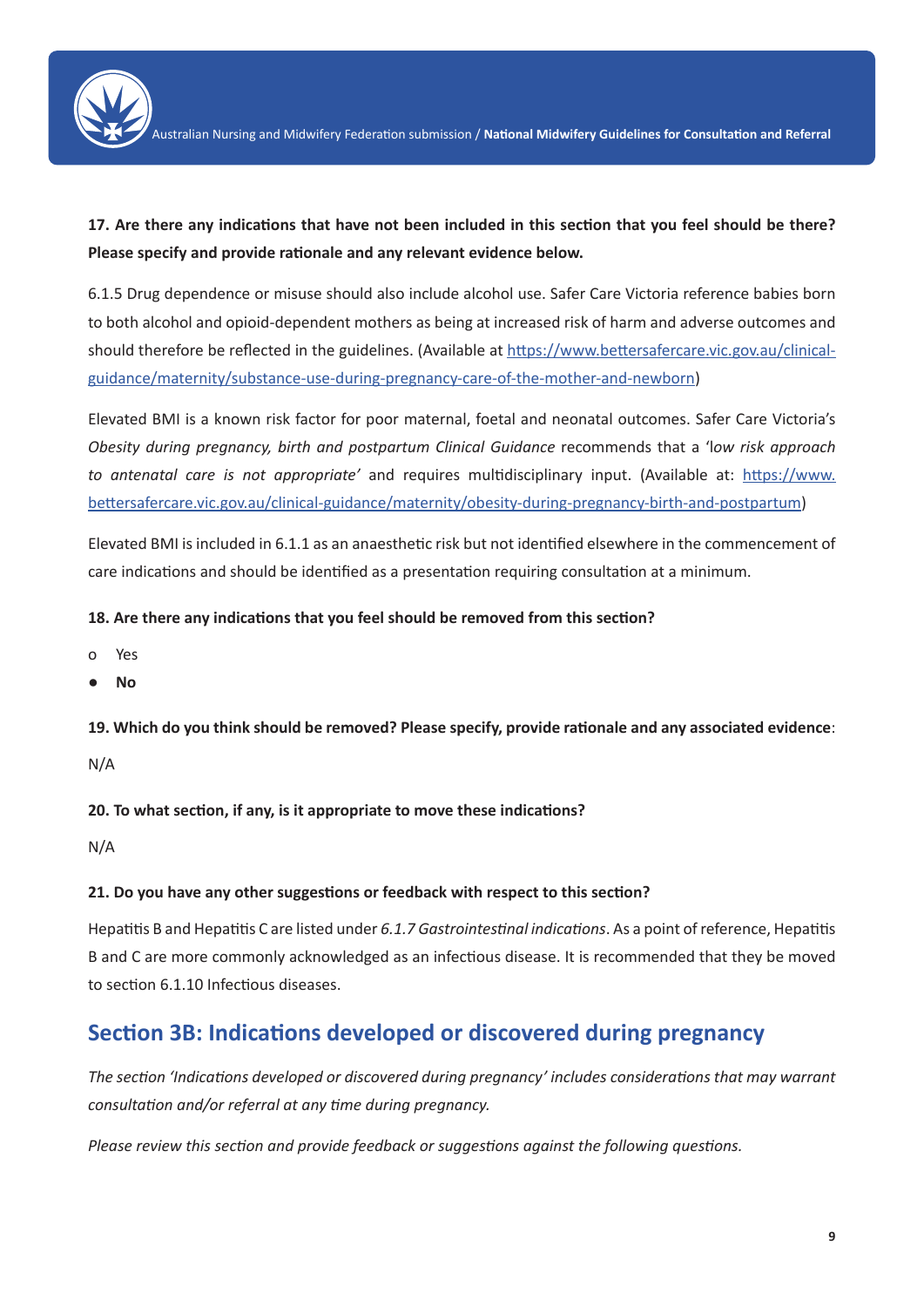

Australian Nursing and Midwifery Federation submission/ **National Midwifery Guidelines for Consultation and Referral**

#### **22. The heading for this section is appropriate and reflects the content.**

- o Strongly agree
- o Agree
- o Neither agree nor disagree
- **● Disagree**
- o Strongly disagree

**Please elaborate on your response and, where necessary, propose any changes to the heading:**

Recommended language change is 'clinical indications developed or identified during the antenatal period.'

**23. Please outline any changes that you feel need to be made with respect to the indications outlined under this section (do not include proposed additions or removal of indications at this question).**

**Feedback may include suggestions to descriptions of the included indications, the associated level of consultation, language used, supporting evidence etc.**

7.1.4 Recommend "discrepancy" with regards to SFH (symphysio-fundal height) be defined.

7.1.11 Recommend iron deficiency anaemia Hb<90 g/l be changed to <100 g/l to reflect recommendations for interventions beyond oral supplements to be considered below this threshold. (Available at: https:// thewomens.r.worldssl.net/images/uploads/downloadable-records/clinical-guidelines/iron-deficiencymanagement-in-maternity-and-gynaecology-patients\_280720.pdf)

**24. Are there any indications that are not included in this section that you feel should be there? Please specify and provide rationale and any evidence below.**

No

**25. Are there any indications that you feel should be removed from this section?**

- o Yes
- **● No**

**26. Which do you think should be removed? Please specify, provide rationale and evidence:**

N/A

**27. To what section, if any, is it appropriate to move these indications?**

N/A

**28. Do you have any other suggestions or feedback with respect to this section?**

No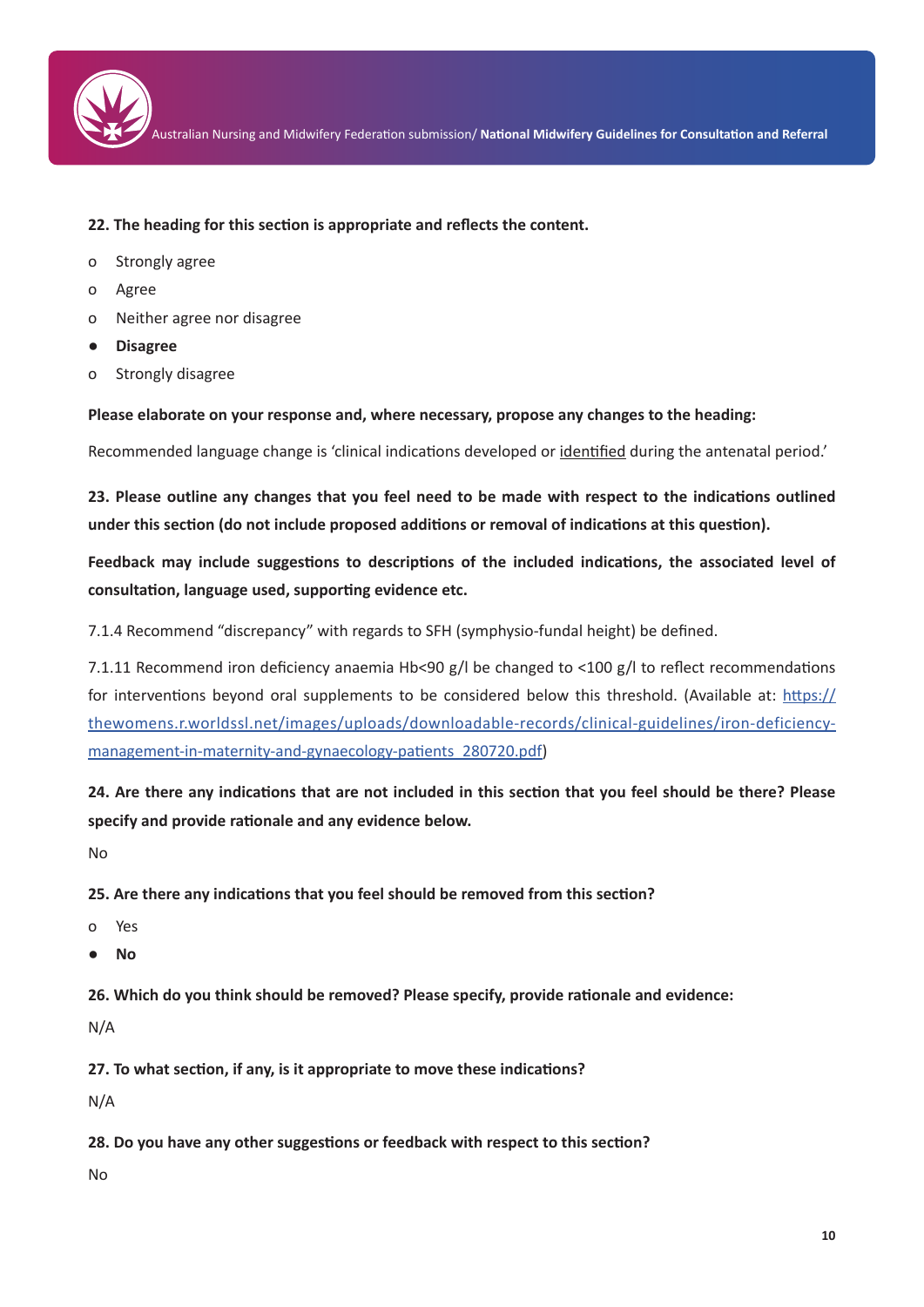

Australian Nursing and Midwifery Federation submission / **National Midwifery Guidelines for Consultation and Referral**

# **Section 3C: Indications during labour and birth**

*The section 'Indications during labour and birth' includes considerations that may warrant consultation and/ or referral at any time during labour, birth and the early postnatal period. Please review this section and provide feedback or suggestions against the following questions.*

## **29. The heading for this section is appropriate and reflects the content.**

- o Strongly agree
- o Agree
- o Neither agree nor disagree
- **● Disagree**
- o Strongly disagree

**Please elaborate on your response and, where necessary, propose any changes to the heading:**

Recommend language change to 'Clinical indications during the intrapartum period'.

**30. Please outline any changes that you feel need to be made with respect to the indications outlined under this section (do not include proposed additions or removal of indications at this question).**

**Feedback may include suggestions to descriptions of the included indications, the associated level of consultation, language used, supporting evidence etc.**

Nil

**31. Are there any indications that are not included in this section that you feel should be there? Please specify and provide rationale and any evidence below.**

Nil

**32. Are there any indications that you feel should be removed from this section?**

- o Yes
- **● No**

**33. Which do you think should be removed? Please specify, provide rationale and evidence:**

N/A

**34. To what section, if any, is it appropriate to move these indications?**

N/A

**35. Do you have any other suggestions or feedback with respect to this section?**

Nil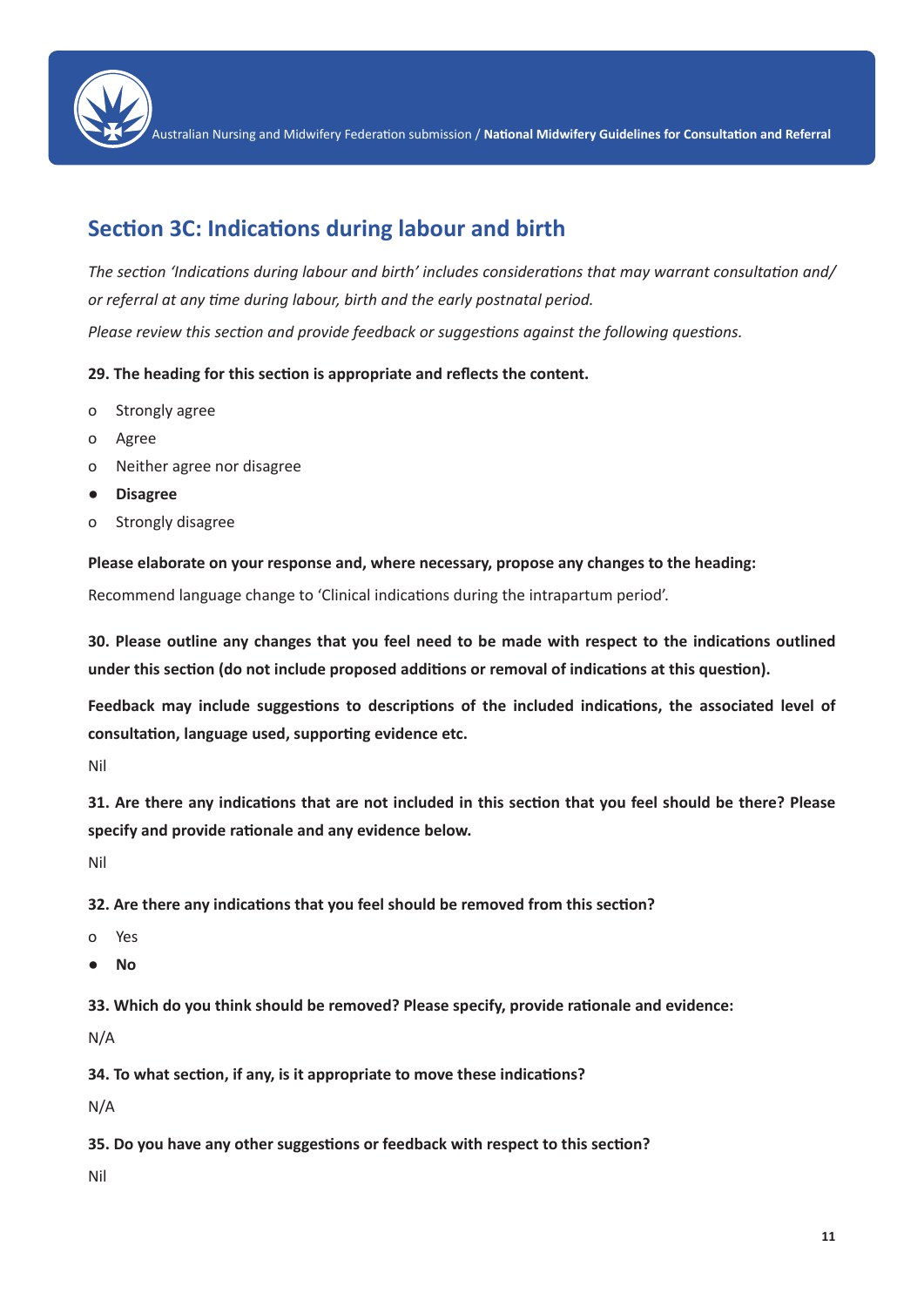

ustralian Nursing and Midwifery Federation submission/ National Midwifery Guidelines for Consultation and Referral

# **SECTION 3D: Indications during the postnatal period**

*The section 'Indications during the postnatal period' includes considerations that may warrant consultation and/or referral from one-hour post birth to six weeks postnatal. These include maternal and newborn/ neonatal considerations.*

*Please review this section and provide feedback or suggestions against the following questions.*

## **36. The heading for this section is appropriate and reflects the content.**

- o Strongly agree
- **● Agree**
- o Neither agree nor disagree
- o Disagree
- o Strongly disagree

#### **Please elaborate on your response and, where necessary, propose any changes to the heading.**

It is noted that the heading used within the draft stipulates 'Indications during the postpartum period'. Consistency in language across the guidelines is recommended and the use of 'clinical indications during the antepartum/intrapartum/postpartum period' preferred.

**37. Please outline any changes that you feel need to be made with respect to the indications outlined under this section (do not include proposed additions or removal of indications at this question).**

# **Feedback may include suggestions to descriptions of the included indications, the associated level of consultation, language used, supporting evidence etc.**

9.2.10 – *Newborn 'cyanosis or pallor'*. It is recommend that the level be changed from 'B' to 'B/C' as consultation and/ or referral may be based on the clinical presentation. Safer Care Victoria recommend further investigation and management of a newborn with cyanosis to exclude significant disease or illness. (Available at: https://www.bettersafercare.vic.gov.au/clinical-guidance/neonatal/cyanosed-neonate-assessment)

## **38. Are there any indications that are not included in this section that you feel should be there? Please specify and provide rationale and any evidence below.**

Section 9.1.4 '*Suspected/ actual postnatal depression'.* It is recommended that this indication also include 'and/or anxiety'. NHMRC COPE guidelines term Anxiety disorder as being representative of several other psychological disorders including; generalised anxiety disorder, obsessive compulsive disorder, panic disorder, social phobia, specific phobia and post-traumatic stress disorder. It is also equally prevalent and strongly linked with depression occurring in the perinatal period. (Available at: https://www.cope.org.au/wp-content/ uploads/2018/05/COPE-Perinatal-MH-Guideline\_Final-2018.pdf)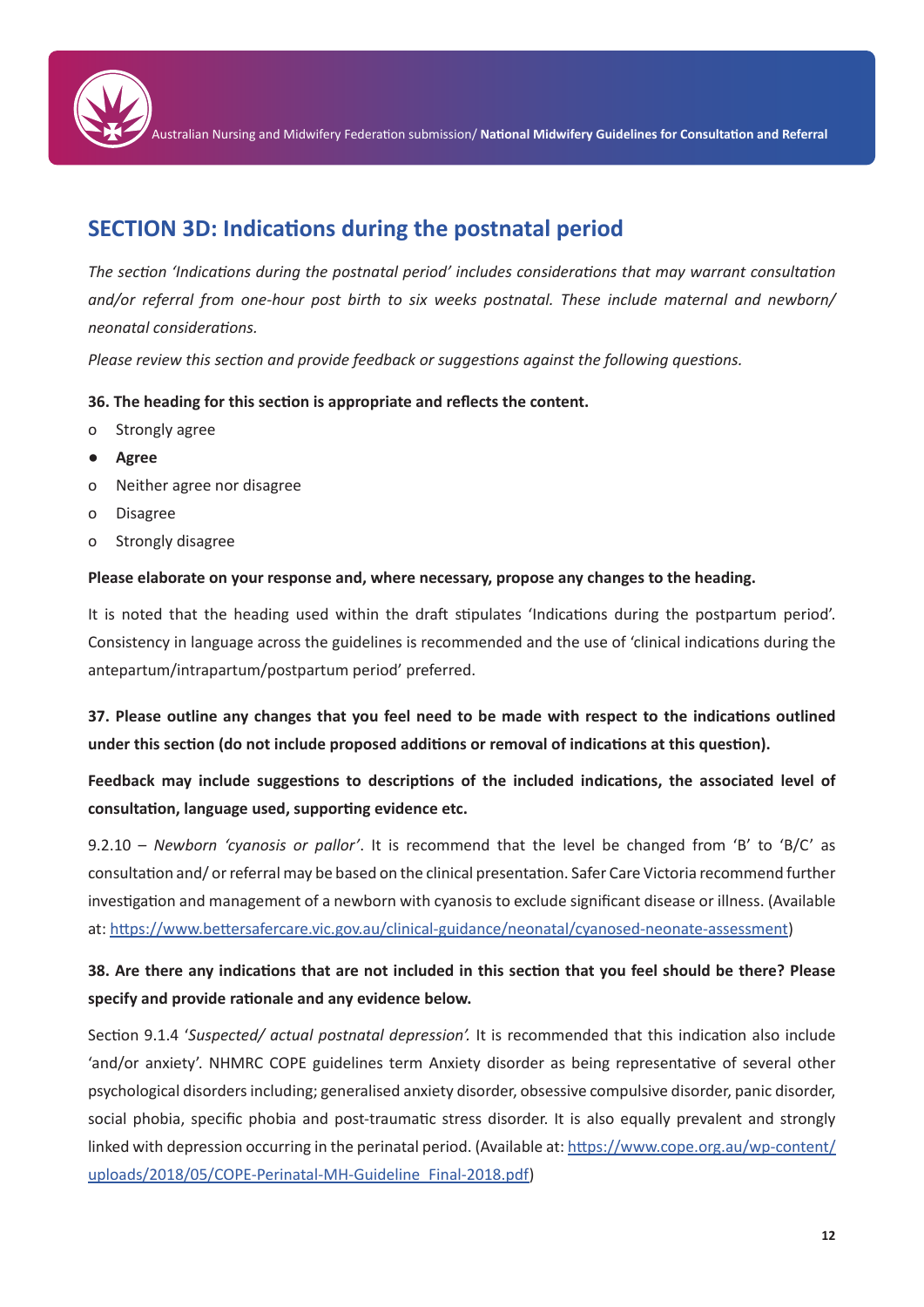

Australian Nursing and Midwifery Federation submission / **National Midwifery Guidelines for Consultation and Referral**

- **39. Are there any indications that you feel should be removed from this section?**
- o Yes
- **● No**

**40. Which do you think should be removed? Please specify, provide rationale and evidence:**

Nil

**41. To what section, if any, is it appropriate to move these indications?**

N/A

**42. Do you have any other suggestions or feedback with respect to this section?**

Nil

# **SECTION 3E: Social indications**

*The section 'Social indications' was proposed following review and update of the existing sections. It includes social considerations that impact the woman and/or family during any stage of pregnancy, birth and the postnatal period.*

## **43. To what extent do you agree that this section is needed?**

- **● Strongly agree**
- o Agree
- o Neither agree nor disagree
- o Disagree
- o Strongly disagree

#### **44. The heading for this section is appropriate and reflects the content.**

- o Strongly agree
- **● Agree**
- o Neither agree nor disagree
- o Disagree
- o Strongly disagree

#### **Please elaborate on your response and, where necessary, propose any changes to the heading.**

Nil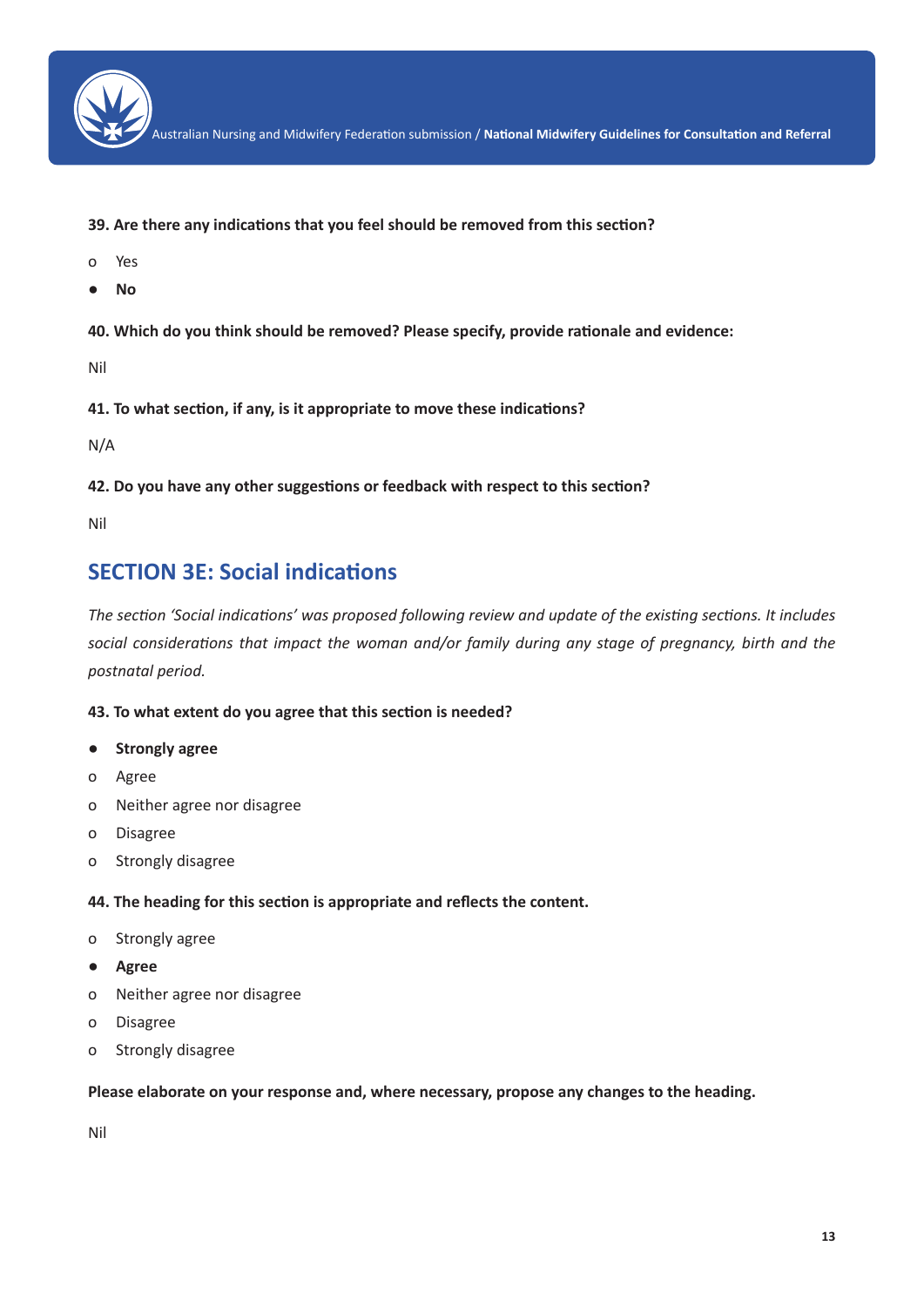

**45. Please outline any changes that you feel need to be made with respect to the indications outlined under this section (do not include proposed additions or removal of indications at this question).**

**Feedback may include suggestions to descriptions of the included indications, the associated level of consultation, language used, supporting evidence etc.**

Nil

**46. Are there any indications that are not included in this section that you feel should be there? Please specify and provide rationale and any evidence below.**

To ensure that the list of social indications is comprehensive, it is recommended that an additional section be added to Section 10. This may include '*other identified vulnerabilities'*, representing any other social indicator that may be encountered when working alongside families with complex social needs. This will broaden midwives clinical judgement and allow for timely referral to optimise outcomes.

## **47. Are there any indications that you feel should be removed from this section?**

- o Yes
- **● No**

**48. Which do you think should be removed? Please specify, provide rationale and evidence:**

Nil

**49. To what section, if any, is it appropriate to move these indications?**

N/A

**50. Do you have any other suggestions or feedback with respect to this section?**

Nil

# **SECTION 4: Additional feedback or suggestions**

**51. Please use the space below to provide any additional suggestions or feedback not provided in earlier sections.** 

## *Development*

National guidelines can only be nationally applicable if they have been developed through a comprehensive and systematic process involving broad and in-depth consultation with key stakeholders. Key stakeholders not only include professional groups but also the individual midwives the guidelines have been designed to support.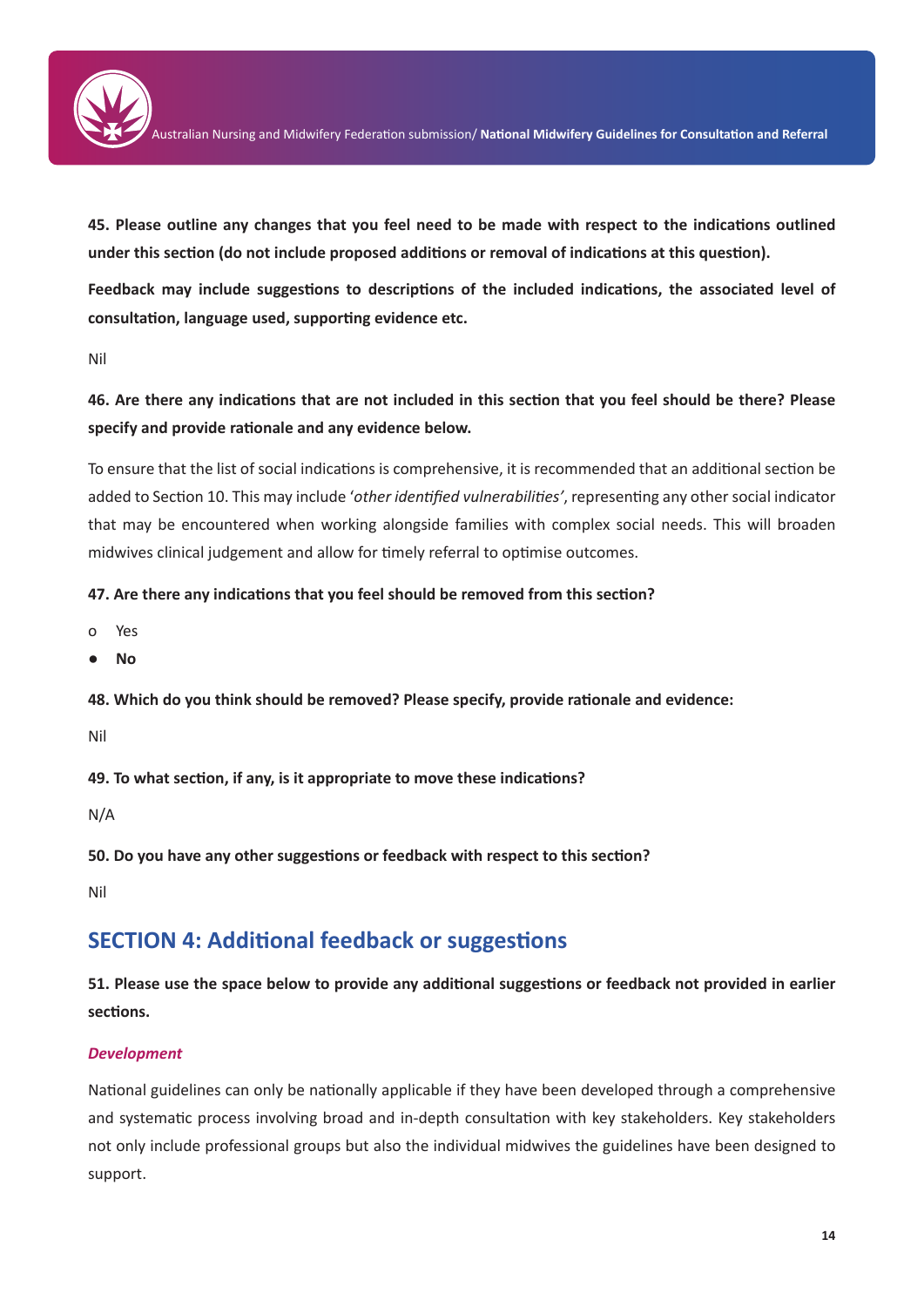

The ANMF believes further effort should be made to broadly consult on the draft guidelines beyond the selected professional organisations and ACM members.

It is also disappointing the draft guidelines have been released in an incomplete form for stakeholder and public consultation. The appendices form a significant component of the document and an introduction provides the underpinning intent and philosophy. These are both absent from the public consultation and will impact on the final document. For example, the legal advice being sought for the appendices underpins the levels of consultation and the associated guidance to midwives. Further broad public consultation on the draft in full should be prioritised over expediting completion of the review.

#### *Access*

The ANMF has significant concerns with the current availability of the Consultation and Referral Guidelines.

It is our understanding that the guidelines are intended to be widely utilised in midwifery practice, regardless of the context of practice, to bolster evidence-based midwifery care and referral pathways. This cannot occur unless they are easily accessible and freely available to all midwives. To guard the guidelines behind an ACM paywall excludes the majority of midwives from accessing them and greatly diminishes their contribution to the advancement of the midwifery profession.

Furthermore, the guidelines are referred to in national regulatory standards and frameworks for midwives and are therefore a component of midwives' regulatory obligations. Again, to only provide the guidelines at a cost, does not support the midwifery profession.

This limited access also impacts the broader community, which does not serve midwives striving for excellence in maternity care. Giving other health practitioners beyond midwives, such as General Practitioners, Obstetricians, Paediatricians, and allied health practitioners access to the guidelines will support collaboration, consultation and referral, evidence sharing, and defend midwifery care.

The guidelines should also be available to women and their families. Decision-making in midwifery practice occurs in partnership with women and their families. Therefore, women and their families should be able to access the frameworks and evidence, which guides their care, if they wish to do so.

If these are to be national guidelines, applicable and utilised by all midwives, they must be publicly available at no cost, not only to midwives but any health practitioner providing, or woman receiving, maternity care. This is imperative for their uptake and utilisation to ensure consistency across practice, and to support clarity and open communication between health practitioners, women and their families.